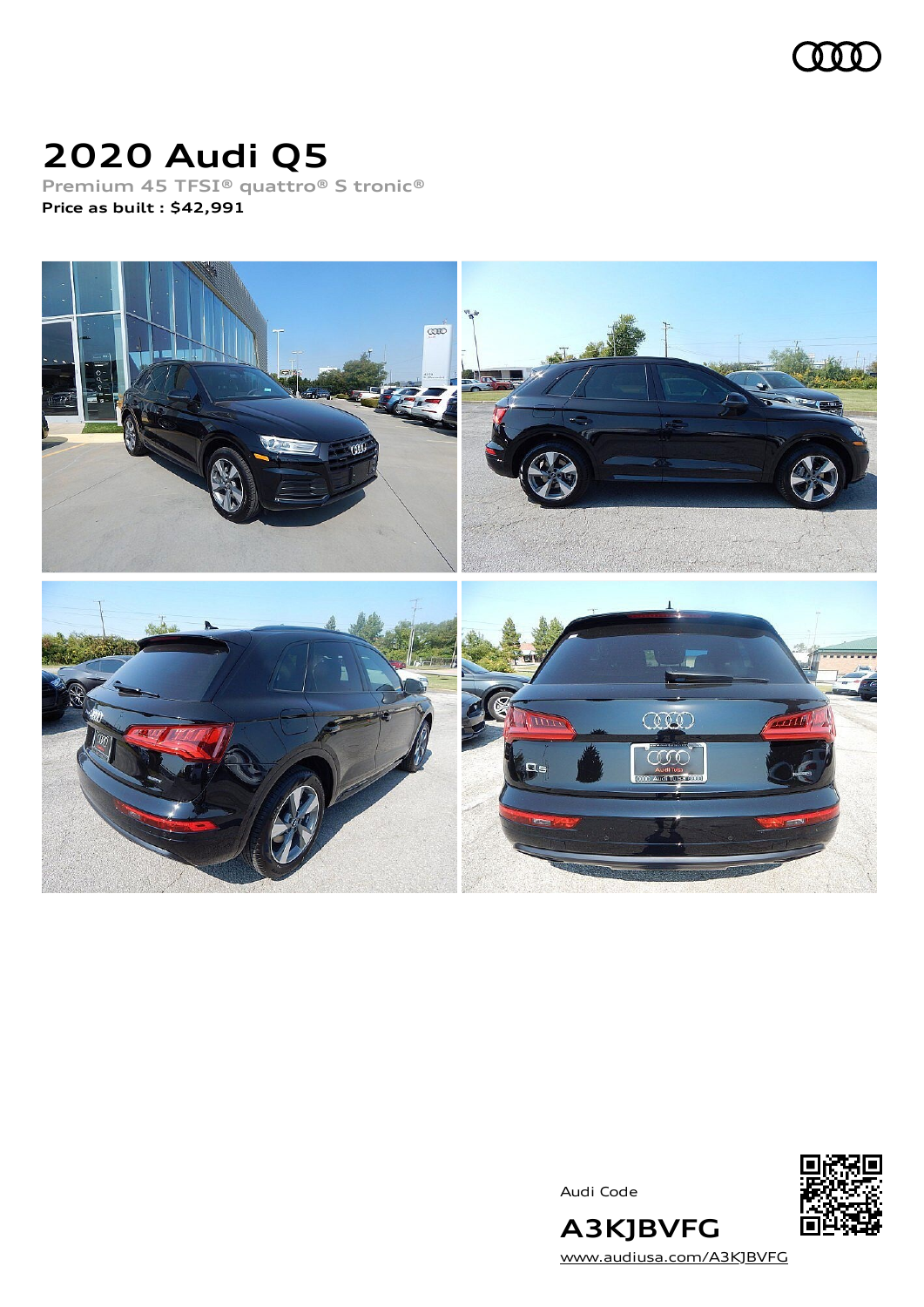## **Summary**

**Audi 2020 Audi Q5** Premium 45 TFSI® quattro® S tronic®

**Price as buil[t](#page-8-0)** \$42,991

#### **Exterior colour**

Brilliant Black

### **Interior colour**

| Seats     | Black        |
|-----------|--------------|
| Dashboard | Black        |
| Carpet    | <b>Black</b> |
| Headliner | Gray         |

### **Technical Specifications**

| Engine type                  | 2.0-liter four-cylinder                              |
|------------------------------|------------------------------------------------------|
| stroke                       | Displacement/Bore and $1,984/82.5 \times 92.8$ cc/mm |
| Torque                       | 273 lb-ft@rpm                                        |
| Top track speed              | 130 mph mph                                          |
| Acceleration (0 - 60<br>mph) | 5.9 seconds seconds                                  |
| Recommended fuel             | Premium                                              |



### **Further Information**

| Warranty        | No          |
|-----------------|-------------|
| Mileage         | 1,101 miles |
| Type of vehicle | Used car    |
|                 |             |

### **Audi Code** A3KJBVFG

**Your configuration on www.audiusa.com** [www.audiusa.com/A3KJBVFG](https://www.audiusa.com/A3KJBVFG)

**Commission number** 91f40c9a0a0e0ae8739e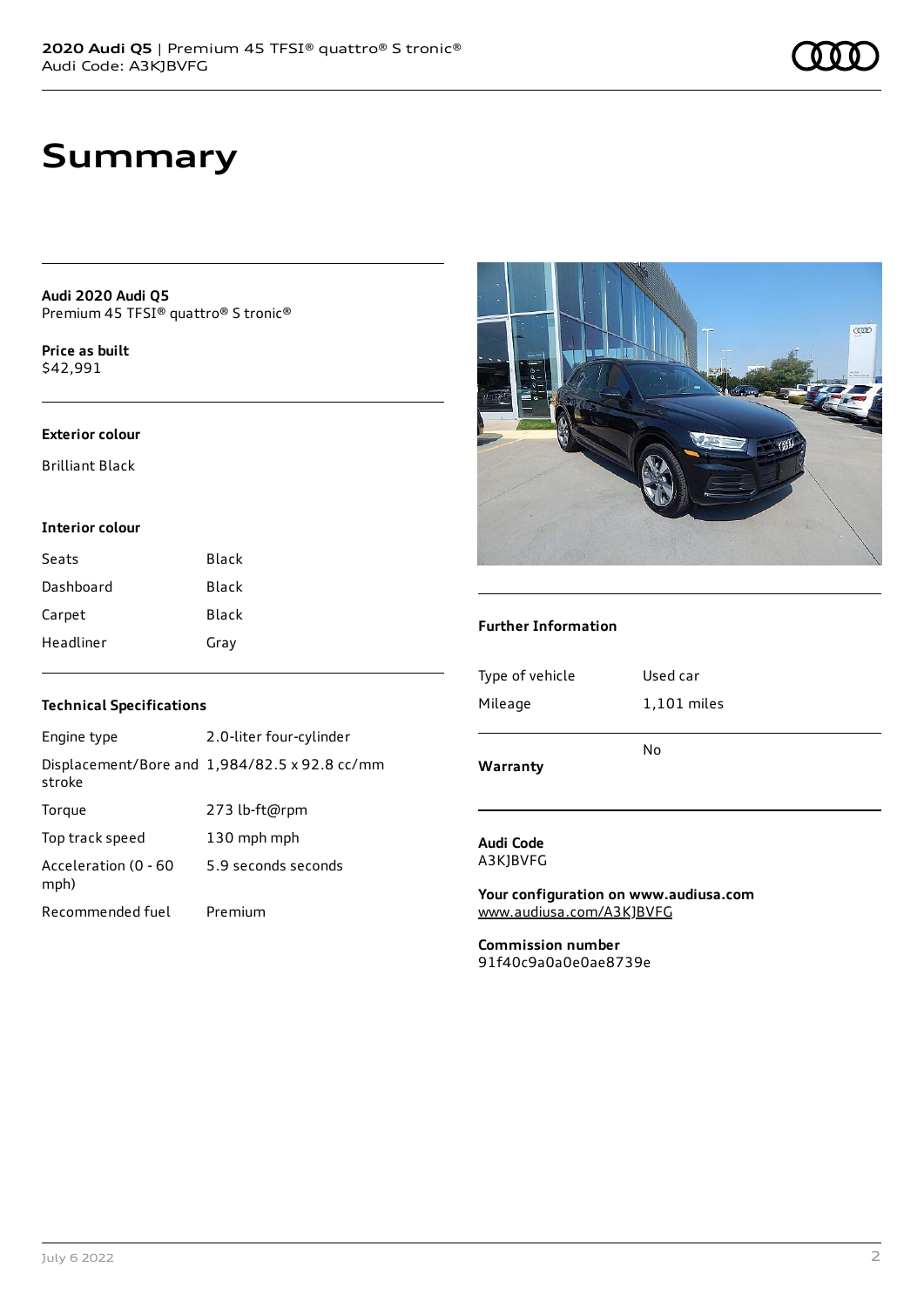

# **Standard features**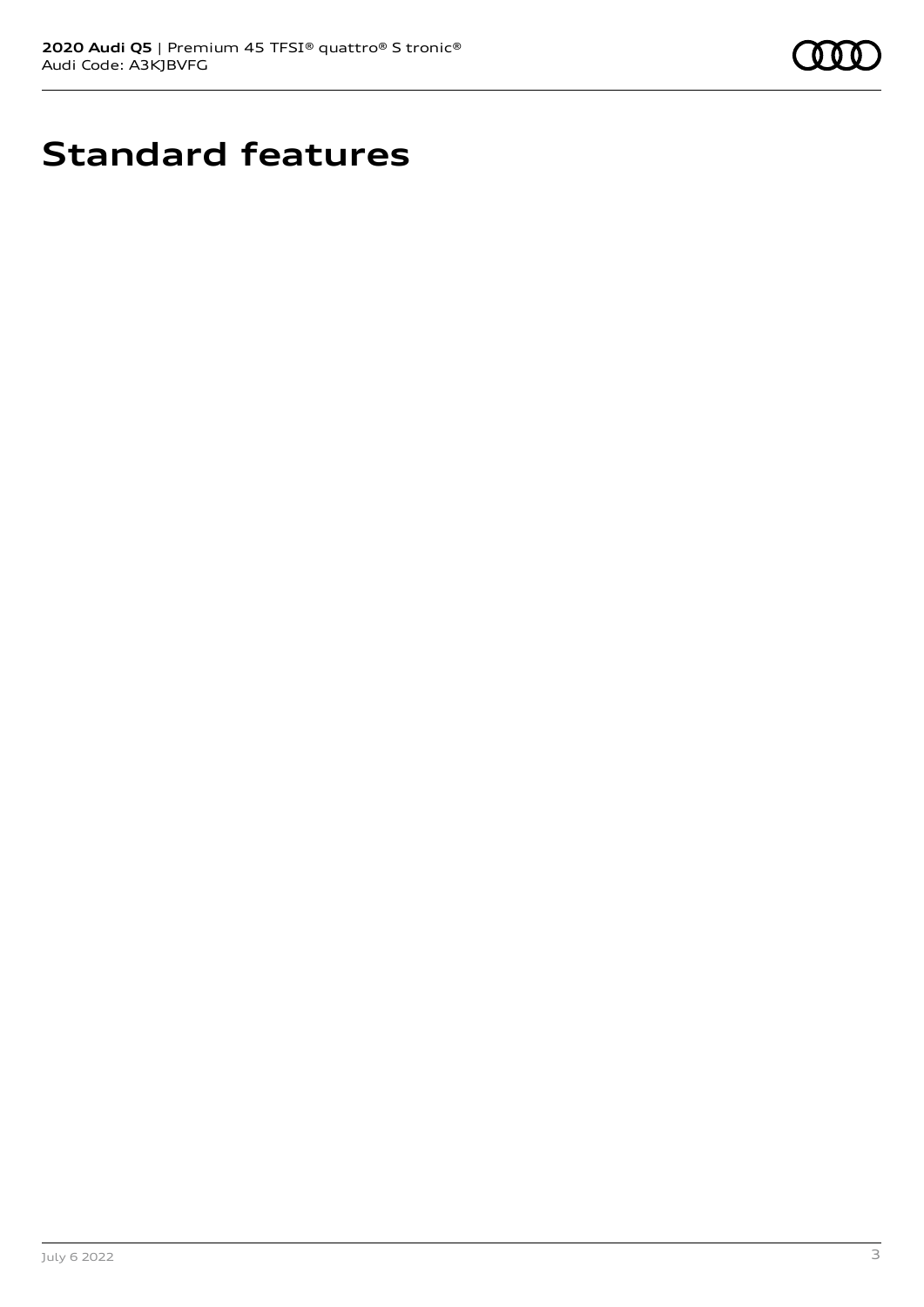## **Dealer remarks**

Recent Arrival!

Fresh Oil Change, ABS brakes, All-Weather Floor Mats, Audi Advanced Key, Audi Connect PRIME & PLUS, Audi Phone Box, Audi Pre Sense Rear, Audi Side Assist, Audi Virtual Cockpit, Auto-Dimming Power Folding Exterior Mirrors, Cold Weather Package, Compass, Convenience Package, Convenience Plus Package, Driver Seat Memory, Electronic Stability Control, Front Door Sills w/Aluminum Inlay, Front dual zone A/C, Heated door mirrors, Heated front seats, Heated Rear Seats, Heated Steering Wheel, Illuminated entry, Leatherette Covered Center Console & Door Armrests, LED Headlights, Low tire pressure warning, Panoramic Sunroof, Power Liftgate, Premium Plus Package, Radio: MMI Navigation Plus w/MMI Touch, Remote keyless entry, SiriusXM All Access Service, Traction control, USB Charge Ports for Rear Seats, Wheels: 19" 5-Spoke Dynamic Design Partly Polished. KBB Fair Market Range Low: \$37,321

CARFAX One-Owner. Clean CARFAX.

Awards: \* 2020 KBB.com Best Buy Awards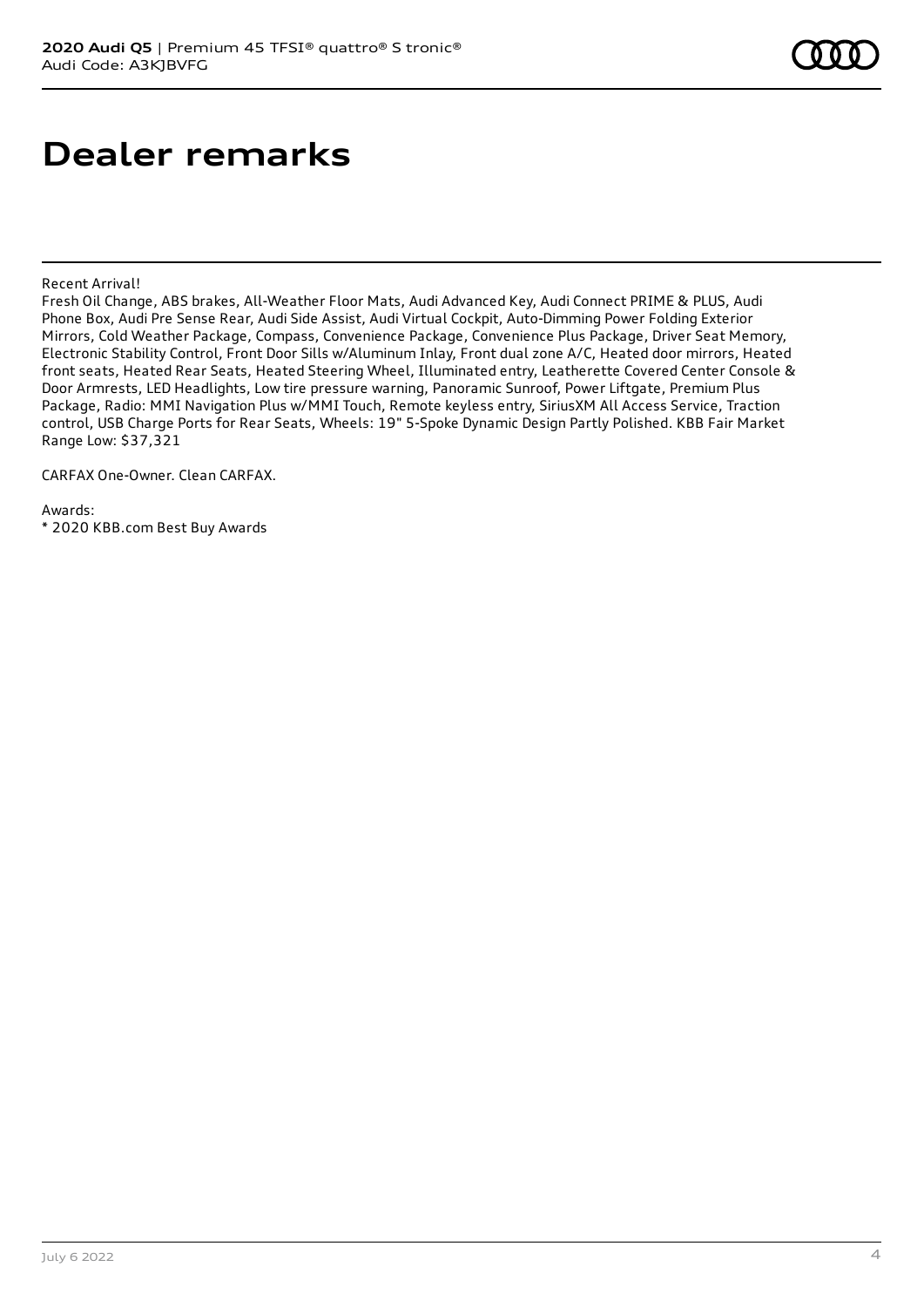Drivetrain type quattro® all-wheel drive with ultra® technology Transmission Seven-speed S tronic® dual-clutch

automatic transmission

# **Technical Specifications**

### **Engineering | Performance**

| Engine type                                 | 2.0-liter four-cylinder                       | Steering type                              | Electromechanical power steering                                     |
|---------------------------------------------|-----------------------------------------------|--------------------------------------------|----------------------------------------------------------------------|
| Power Level                                 | 45                                            |                                            | system                                                               |
| Displacement                                | 2.01                                          | Turning diameter, curb- 38.4 ft<br>to-curb |                                                                      |
| Max. output ps/hp                           | 248 @ rpm                                     | Steering ratio                             | 15.8:1                                                               |
| Towing capacity                             | 4,400-lb lb                                   |                                            |                                                                      |
| Torque                                      | 273 lb-ft@rpm                                 | Suspension                                 |                                                                      |
| Valvetrain                                  | 16-valve DOHC with Audi valvelift<br>system   | Front axle                                 | Five-link front suspension                                           |
| Acceleration (0 - 60<br>mph)                | 5.9 seconds seconds                           | Rear axle                                  | Five-link rear suspension                                            |
| Engine block                                | Cast-iron                                     |                                            |                                                                      |
| Induction/fuel injection Turbocharged/TFSI® |                                               | <b>Brakes</b>                              |                                                                      |
| Cylinder head                               | Aluminum-alloy                                | Front brakes                               | 13.3 (ventilated disc) in                                            |
| stroke                                      | Displacement/Bore and 1,984/82.5 x 92.8 cc/mm | Rear brakes                                | 13.0 (ventilated disc) in                                            |
| Top track speed                             | 130 mph mph                                   | <b>Body</b>                                |                                                                      |
| <b>Electrical system</b>                    |                                               | Material                                   | Multi-material body construction<br>(steel and aluminum composition) |
| Alternator                                  | 110-150 A                                     |                                            |                                                                      |
| Battery                                     | 420 A/75 Ah                                   | <b>Warranty   Maintenance</b>              |                                                                      |
| Transmission   Drivetrain                   |                                               | Warranty                                   | 4-year/50,000-mile Audi New<br>Vehicle Limited Warranty              |

**Steering**



### **(1/2)**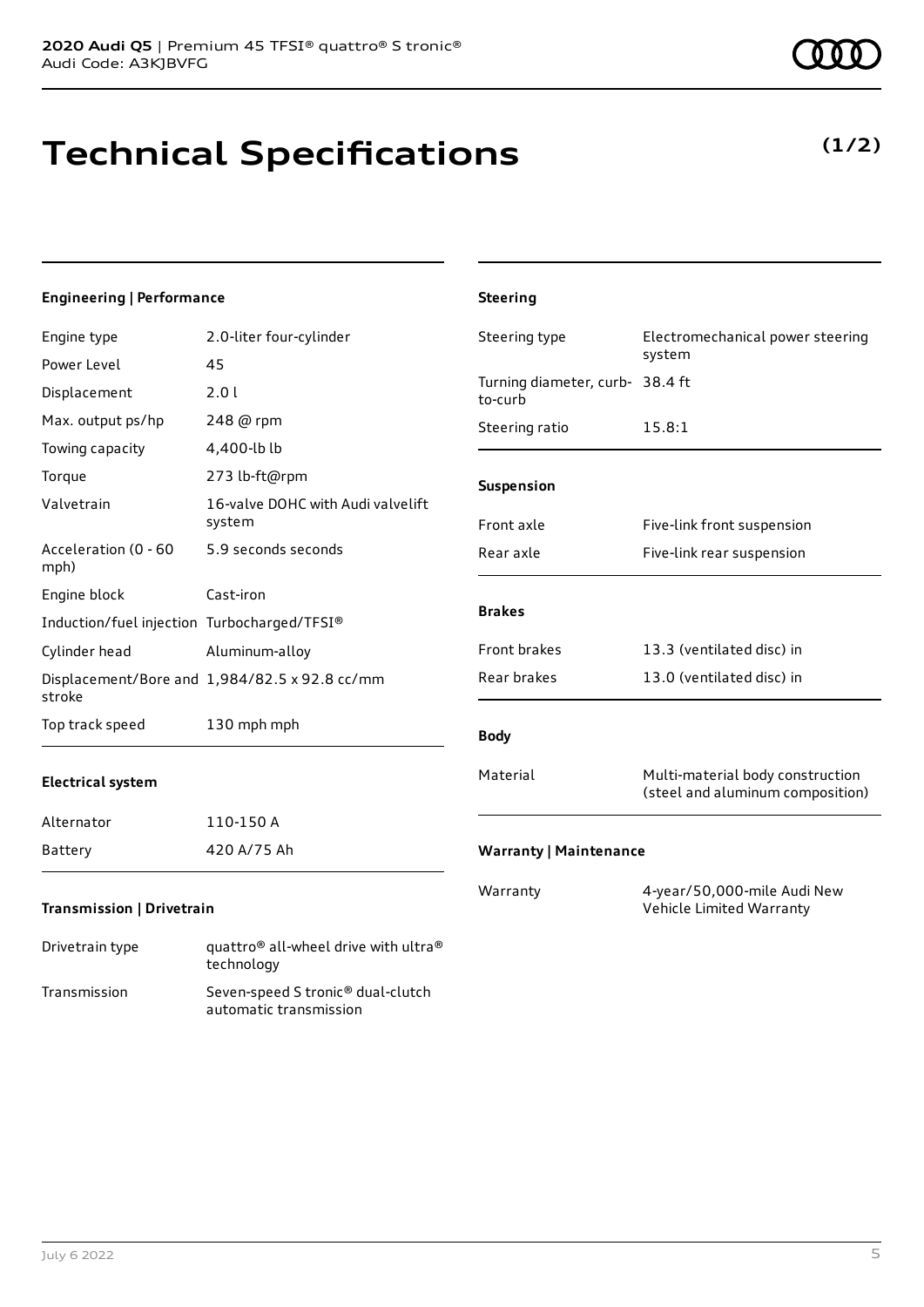## **Technical Specifications**

### **Exterior Measurements**

| Height                           | 65.3 in    |
|----------------------------------|------------|
| Overall width without<br>mirrors | 74.5 in    |
| Length                           | 183.6 in   |
| Wheelbase                        | $111.0$ in |
| Drag coefficient                 | 0.32 Cw    |
| Overall width with<br>mirrors    | 84 3 in    |
| Track rear                       | 63.3 in    |
| Track front                      | 63.6 in    |
| Curb weight                      | 4045 lb    |
| Ground clearance,<br>loaded      | $8.2$ in   |

### **Interior measurements**

| Seating capacity                          | 5                      |
|-------------------------------------------|------------------------|
| Shoulder room, rear                       | 56.5 in                |
| Head room with front<br>sunroof           | 40.2 in                |
| Leg room, rear                            | 37.8 in                |
| Shoulder room, front                      | 57.7 in                |
| Head room with rear<br>sunroof            | 37.7 in                |
| Head room, rear                           | 39.3 in                |
| Leg room, front                           | 41.0 in                |
| Head room, front                          | 41.7 in                |
| Cargo volume, rear<br>seatbacks up/folded | 25.1/53.1 cu ft, cu ft |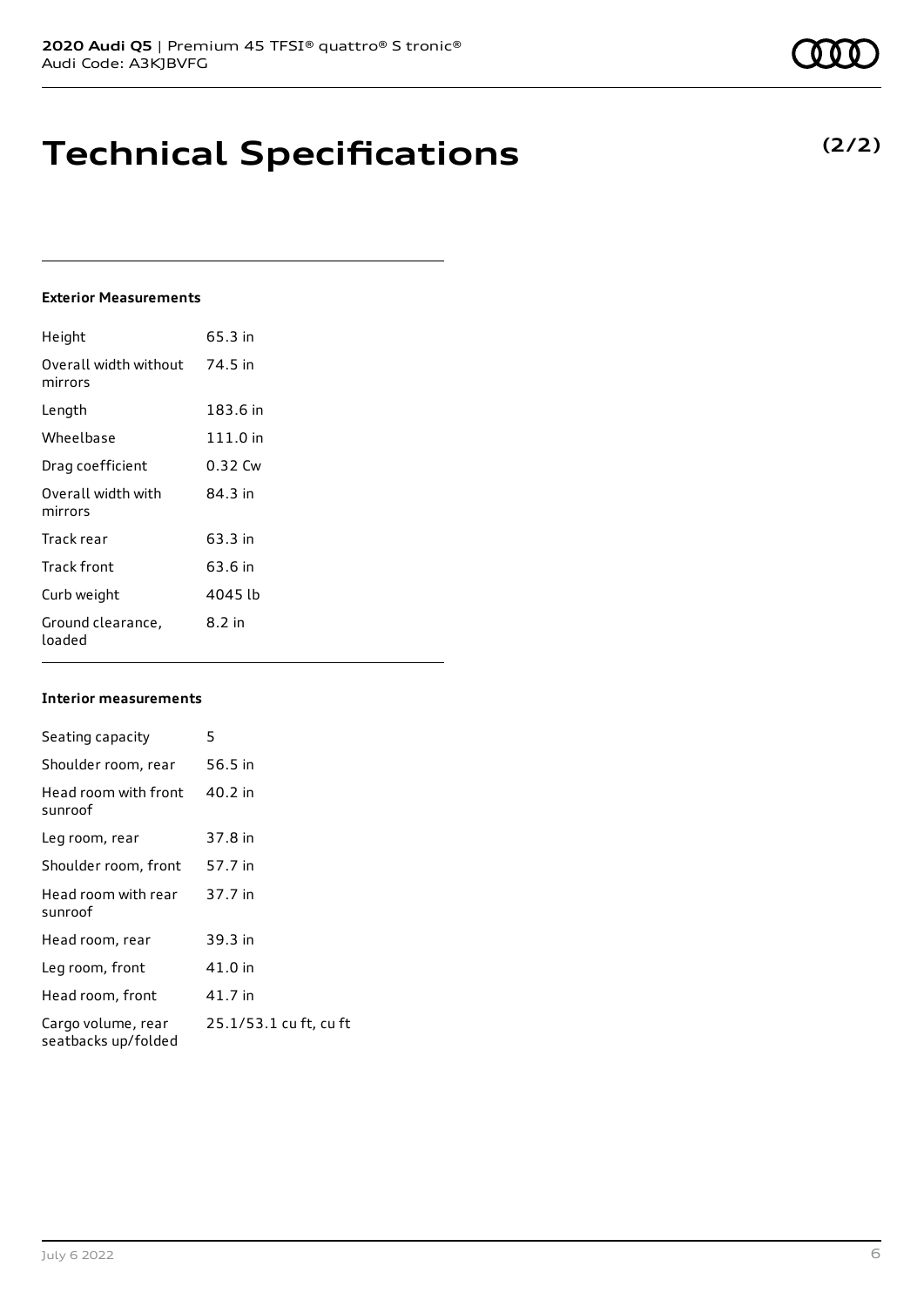## **Consumption- and emission**

### **Consumption by NEDC**

| urban       | 22 mpg |
|-------------|--------|
| extra-urban | 28 mpg |
| combined    | 24 mpg |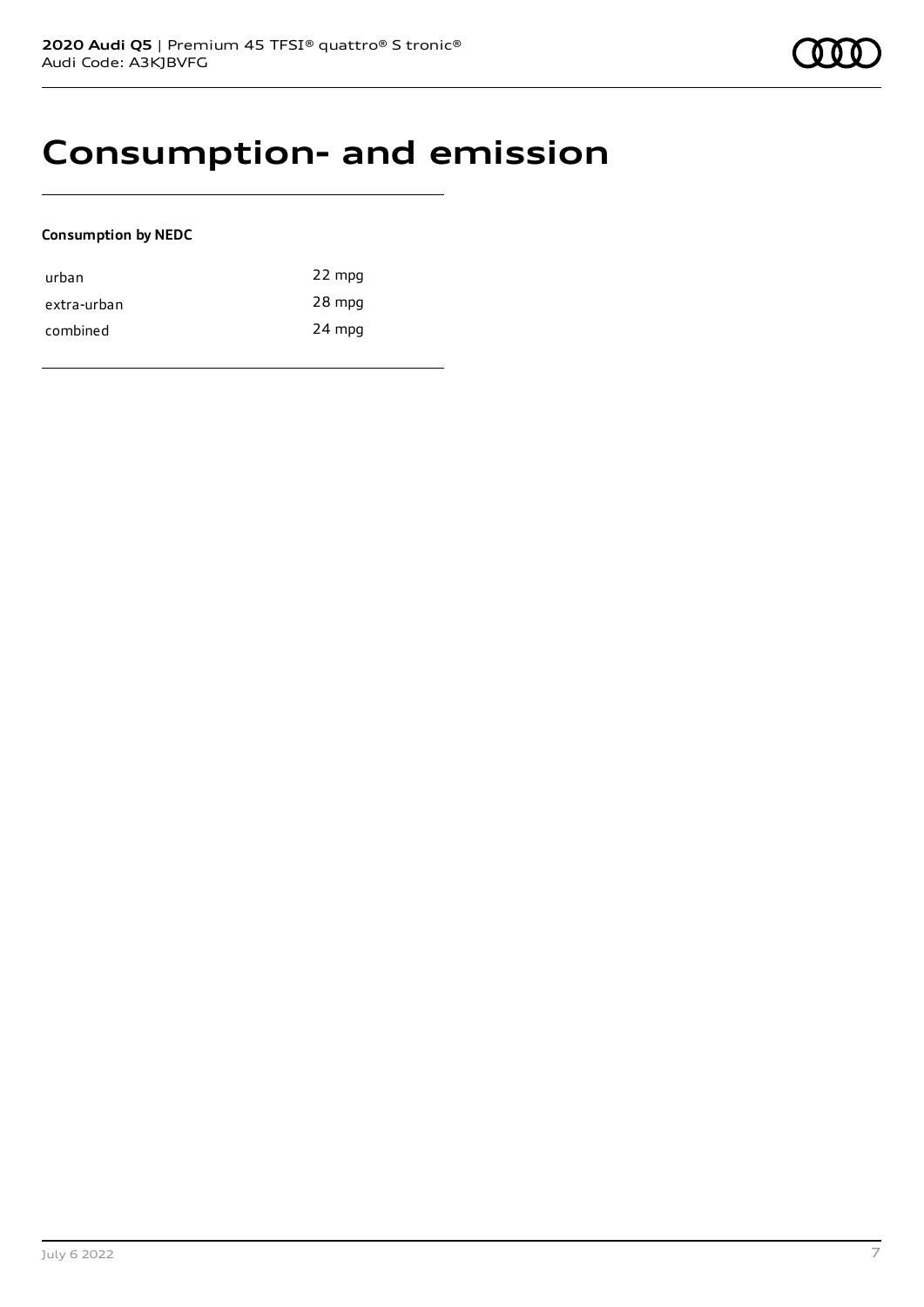## **Contact**

Dealer **Audi Tulsa**

4208 S Memorial Dr 74145 Tulsa OK

Phone: +19187122834 FAX: 9182808200

www: [https://www.auditulsa.com](https://www.auditulsa.com/)